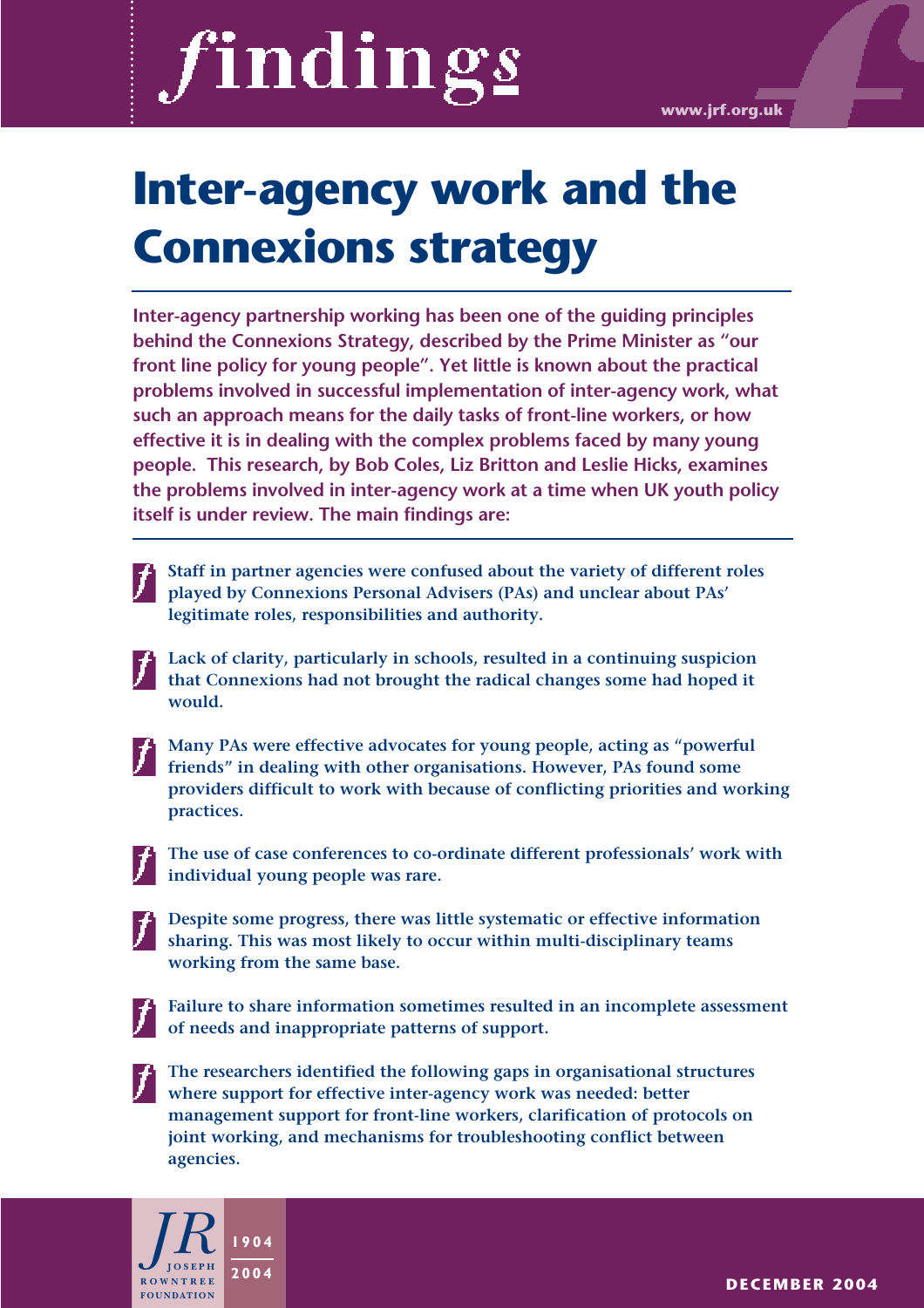#### **Background**

Since the 1997 General Election the encouragement of inter-agency partnership working between different professional groups has characterised the development of policy in areas such as youth offending, teenage pregnancy and support for young people leaving care. The Connexions Strategy followed this trend with Connexions Partnerships, piloted during 2001, and operating throughout England by 2002-3.

Connexions seeks to co-ordinate support for young people aged 13 to 19 years by allocating them a Connexions Personal Adviser (PA). Although intended to be a universal service for that age group, Connexions is especially targeted at young people aged 16 and 17 who are not in or are at risk of disengaging with education, employment or training.

Connexions partnerships have been allowed some local autonomy in their development. This research was conducted in three of the forty-seven partnership areas and involved an intensive examination of the development of inter-agency work.

The research examined:

- the *policy intentions* the aims and objectives of particular approaches to partnership development – as gleaned from interviews with stakeholders; and
- the *routine practices of front-line workers* as illustrated by case studies of work with young people, broadly matched across the three partnership areas to include work with different age bands and special groups.

# **Issues and challenges in inter-agency working**

*Determining the inter-agency networks* for Connexions work can, in part, be signalled by national guidance given to the sub-regional partnerships about the composition of their Partnership Boards and (local authority-wide) Local Management Committees. Two other levels of operation are also important:

- Local managers, working across the range of services, are crucial to the development of protocols of joint working, procedures and practices on information sharing and ensuring that all these are well-known and implemented.
- Good working relationships between front-line staff: in the absence of formal protocols these relationships may be established through practical experiences of working together and are often based on friendship, co-operation and trust. But the most effective were supported by formal agreements.

**"The first two months has really been networking and promoting the role because there is politics … And so it's kind of like having to break down professional barriers because you're working with people from other organisations … I just think the message hasn't got out there to other partnerships really."** 

*The basis of effective intervention* was identified by interviewees as a relationship of trust between the PA and the young person; many described how such a relationship was established and maintained.

**"I do think the quality of the relationship is crucial. I do try and invest a lot of energy in that, because that's going to sustain us through all the ups and downs …." (Personal Adviser)**

*Procedures and processes of referral* to Connexions workers varied considerably. Because the networks were only just beginning to be established, many referrals were informal (based sometimes on a single telephone call). Sometimes these conveyed little background information about the young person. Informal referrals could present difficulties for workers in terms of workload and caseload management and often ran the risk of slow and sometimes inappropriate intervention or placement. Often formal referral processes were slow to develop.

**"… when I was new in post I didn't even know that there were special forms for referrals because nobody told us … You find out things bit by bit, by accident…" (Personal Adviser)**

*Assessment of needs* was crucial to successful interventions. Connexions training for Personal Advisers covers assessment, planning, implementation and review - known as APIR procedures. Some PAs were sceptical about the value of the formal assessment procedure and there were sensitivities around how and when it should best take place.

#### **"I think you have to be very careful how and when you use it." (Personal Adviser)**

However, where it had not been undertaken, the case studies did highlight aspects of need which had escaped the attention of PAs. From April 2004 APIR was made mandatory for work with all young people thought to have acute or complex needs.

*Information sharing* between different professionals working with the same young person was contentious, allied to issues concerning *confidentiality and record keeping*. There was general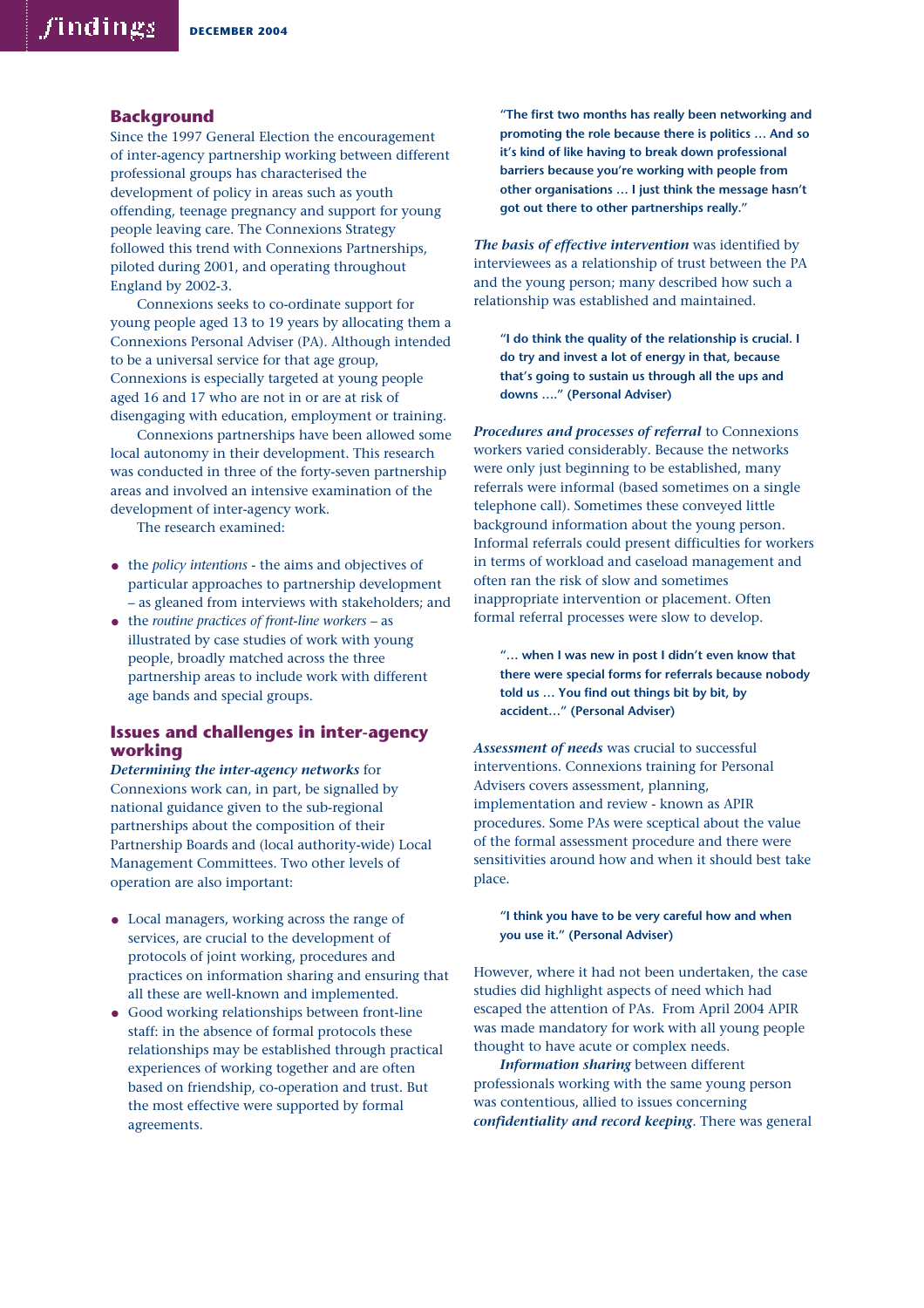agreement that information should not be shared without the young person giving explicit consent and that sharing information with other professionals should be only done on a 'need to know' basis. Because the latter was ill-defined, in practice information sharing varied greatly. Some voluntary sector organisations, especially when dealing with sensitive issues, specifically forbade it. Sharing information, assessments and records was most likely where PAs were located in multi-disciplinary groups, such as within Youth Offending Teams (YOTs). Here the information was often restricted to team members rather than made more widely available across the Connexions Service, even though there was evidence that PAs may need information which is not available to them. There were also concerns about the accuracy and completeness of information stored electronically, whether it was kept sufficiently up-to-date, and the time taken to input and access it on to systems.

**"It's mainly for Personal Advisors but then again some admin staff need to be able to know those details, so some people are extremely guarded, even within the company … what they put on the system." (Personal Adviser)**

**"You'll get a completely wrong view of somebody … someone again hasn't updated the information they've put on. And that's another problem." (Personal Adviser)**

*Brokerage* was a key part of the work of PAs. Arranging a suitable placement or pattern of support required the PAs to be knowledgeable about local provision across a range of services - such as training and education, housing, benefits, health - and a range of issues - such as drug rehabilitation and anger management. Sometimes brokerage was far from straightforward; PAs found some providers (housing, social services and financial support being often quoted examples) difficult to work with because of their own priorities and working practices.

Shortage of training and education placements and/or inflexibility of start-dates also led to considerable delay in placement, with young people left in the meantime with little constructive to do.

*Advocacy* was a highly important role, played to great effect by PAs. Young people described this as offering them a "powerful friend" in dealing with other agencies. Sometimes this involved challenging other workers or agencies about their failure to deliver appropriate services or support – commonly financial support or other entitlements. Sometimes other professional workers, including those working

in voluntary sector projects, took on this role. The need for repeated and persistent advocacy by individual workers sometimes indicated a structural weakness in partnership arrangements, and required negotiation between the managers of services, although this level of intervention was little in evidence at the time of the research. This meant that some PAs thought they were sometimes left working alone with insufficient supervision and management support.

*Divisions of labour and confusion of roles*. Many PAs employed by careers companies delivered a universal service, offering careers education and guidance to large caseloads of young people (often through group work) in schools and colleges. Some schools expressed disappointment at opportunities missed in the development of Connexions and felt Connexions provided little change or a reduction in some services. A headteacher in one of the research areas, for instance, commented:

**"I feel totally frustrated and fuming that all this money was supposed to be coming. … There is no difference to the way the services are delivered, it's just a change of label." (Headteacher)** 

**"I'm never quite sure if I'm doing the right thing by the school, by Connexions or by the young person." (School-based Personal Adviser)**

Some PAs carried out more targeted work and so had much smaller case-loads allowing them to undertake individual assessment and intervention in order to meet needs.

**"We've got about twenty young people each between myself and Gina, and … we're trying to dwindle the numbers down really because you can't do what you want to do with that amount of young people … so the pressure's still on, but what we do, we look through the referrals and, if it's an urgent case then we'd refer them straight to the One-Stop-Shop." (Personal Adviser)**

Some of PAs worked in the voluntary sector, sometimes on special projects, and often as part of multi-disciplinary teams. There seemed to be little cross-referral between the different teams of PAs. It was especially notable that those PAs with high caseloads did not refer young people with complex needs to specialist teams.

Case conferences to agree divisions of labour between professional workers – rather than as a mechanism for ensuring inter-agency co-ordination – were rare.